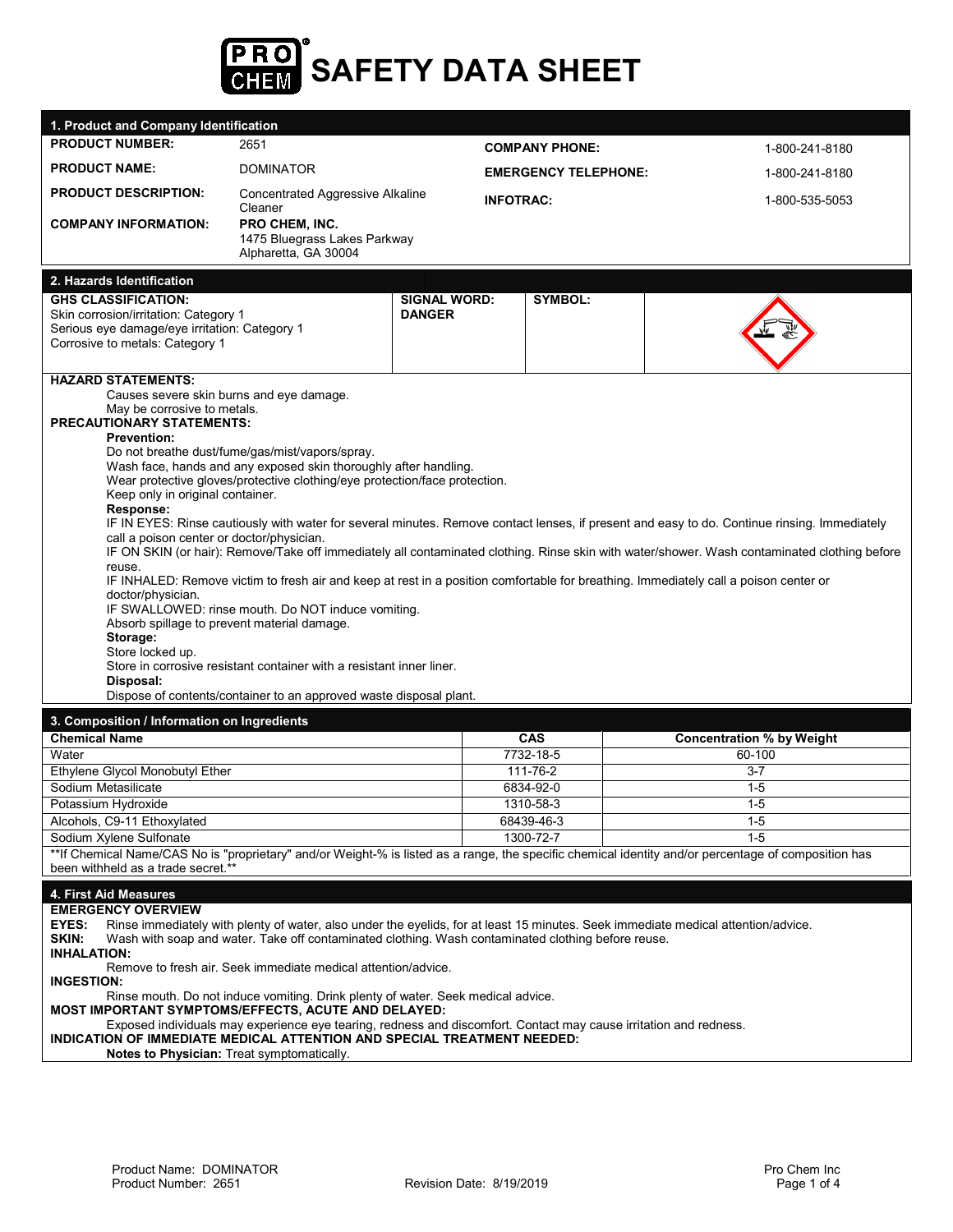| 5. Fire-Fighting Measures                                                                            |                                       |                                                                                                                                                   |                                    |                                  |  |  |
|------------------------------------------------------------------------------------------------------|---------------------------------------|---------------------------------------------------------------------------------------------------------------------------------------------------|------------------------------------|----------------------------------|--|--|
| <b>SUITABLE FIRE EXTINGUISHING MEDIA:</b>                                                            |                                       |                                                                                                                                                   |                                    |                                  |  |  |
| Water spray (fog). Carbon dioxide (CO2). Dry chemical. Foam.<br>UNSUITABLE FIRE EXTINGUISHING MEDIA: |                                       |                                                                                                                                                   |                                    |                                  |  |  |
| Not determined.                                                                                      |                                       |                                                                                                                                                   |                                    |                                  |  |  |
| SPECIFIC HAZARDS ARISING FROM THE CHEMICAL:                                                          |                                       |                                                                                                                                                   |                                    |                                  |  |  |
| None known.<br><b>SPECIAL PROTECTIVE EQUIPMENT FOR FIREFIGHTERS:</b>                                 |                                       |                                                                                                                                                   |                                    |                                  |  |  |
|                                                                                                      |                                       | As in any fire, wear self-contained breathing apparatus pressure-demand, MSHA/NIOSH (approved or equivalent) and full protective gear.            |                                    |                                  |  |  |
| 6. Accidental Release Measures                                                                       |                                       |                                                                                                                                                   |                                    |                                  |  |  |
| <b>PERSONAL PRECAUTIONS:</b>                                                                         |                                       |                                                                                                                                                   |                                    |                                  |  |  |
| Use personal protection recommended in Section 8.                                                    |                                       |                                                                                                                                                   |                                    |                                  |  |  |
| <b>ENVIRONMENTAL PRECAUTIONS:</b><br>Avoid release to the environment.                               |                                       |                                                                                                                                                   |                                    |                                  |  |  |
| <b>METHODS &amp; MATERIALS FOR CONTAINMENT &amp; CLEAN-UP:</b>                                       |                                       |                                                                                                                                                   |                                    |                                  |  |  |
| Methods for Containment: Prevent further leakage or spillage if safe to do so.                       |                                       |                                                                                                                                                   |                                    |                                  |  |  |
| Use a water rinse for final clean up.                                                                |                                       | Methods for Cleanup: Collect in a clean, dry waste container for disposal. Dispose of in accordance with federal, state and local regulations.    |                                    |                                  |  |  |
|                                                                                                      |                                       |                                                                                                                                                   |                                    |                                  |  |  |
| 7. Handling and Storage<br><b>SAFE HANDLING:</b>                                                     |                                       |                                                                                                                                                   |                                    |                                  |  |  |
|                                                                                                      |                                       | Wash thoroughly after handling. Use personal protection recommended in Section 8. Do not breathe dust/fume/gas/mist/vapors/spray. Avoid           |                                    |                                  |  |  |
|                                                                                                      |                                       | contact with eyes. Handle in accordance with good industrial hygiene and safety practice.                                                         |                                    |                                  |  |  |
| <b>SAFE STORAGE &amp; INCOMPATIBILITIES:</b>                                                         |                                       | Storage Conditions: Keep containers tightly closed in a dry, cool and well-ventilated place. Keep locked up and out of reach of children. Protect |                                    |                                  |  |  |
| from freezing.                                                                                       |                                       |                                                                                                                                                   |                                    |                                  |  |  |
| Incompatible Materials: Acids.                                                                       |                                       |                                                                                                                                                   |                                    |                                  |  |  |
| 8. Exposure Controls / Personal Protection                                                           |                                       |                                                                                                                                                   |                                    |                                  |  |  |
| <b>Exposure Guidelines:</b><br><b>Chemical Name</b>                                                  | <b>ACGIH TLV</b>                      | <b>OSHA PEL</b>                                                                                                                                   | <b>NIOSH IDLH</b>                  |                                  |  |  |
| Ethylene Glycol Monobutyl Ether                                                                      | TWA: 20 ppm                           | TWA: 50 ppm                                                                                                                                       | IDLH: 700 ppm                      |                                  |  |  |
| 111-76-2                                                                                             |                                       | TWA: 240 mg/m <sup>3</sup> (vacated)                                                                                                              | TWA: 5 ppm                         |                                  |  |  |
|                                                                                                      |                                       | TWA: 25 ppm (vacated)<br>TWA: 120 mg/m <sup>3</sup> (vacated) S*                                                                                  | TWA: 24 mg/m <sup>3</sup>          |                                  |  |  |
|                                                                                                      |                                       | S*                                                                                                                                                |                                    |                                  |  |  |
| Sodium Metasilicate                                                                                  | $2 \text{ mg/m}^3$                    | $2 \overline{\mathrm{mg}}$ /m <sup>3</sup>                                                                                                        |                                    |                                  |  |  |
| 6834-92-0<br>Potassium Hydroxide                                                                     | Ceiling: 2 mg/m <sup>3</sup>          | (vacated) Ceiling: 2 mg/m <sup>3</sup>                                                                                                            | Ceiling: 2 mg/m <sup>3</sup>       |                                  |  |  |
| 1310-58-3                                                                                            |                                       |                                                                                                                                                   |                                    |                                  |  |  |
| PERSONAL PROTECTIVE EQUIPMENT:                                                                       |                                       |                                                                                                                                                   |                                    |                                  |  |  |
|                                                                                                      |                                       |                                                                                                                                                   |                                    |                                  |  |  |
|                                                                                                      |                                       |                                                                                                                                                   |                                    |                                  |  |  |
| Eye/Face Protection: Splash goggles or safety glasses.                                               |                                       |                                                                                                                                                   |                                    |                                  |  |  |
| Skin Protection: Chemical resistant protective gloves.                                               |                                       |                                                                                                                                                   |                                    |                                  |  |  |
| Respiratory Protection: Ensure adequate ventilation, especially in confined areas.                   |                                       |                                                                                                                                                   |                                    |                                  |  |  |
| <b>APPROPRIATE ENGINEERING CONTROLS:</b>                                                             |                                       | General Hygiene Considerations: Handle in accordance with good industrial hygiene and safety practice.                                            |                                    |                                  |  |  |
| General ventilation sufficient.                                                                      |                                       |                                                                                                                                                   |                                    |                                  |  |  |
| 9. Physical & Chemical Properties                                                                    |                                       |                                                                                                                                                   |                                    |                                  |  |  |
| Appearance:                                                                                          | Clear.                                | Flammability(solid/gas):                                                                                                                          | n/a - liquid.                      |                                  |  |  |
| <b>Physical State:</b>                                                                               | Liquid.                               | Flammability Limit-lower (%):                                                                                                                     | Not determined.                    |                                  |  |  |
| Color:                                                                                               | Red.                                  | Flammability Limit-upper (%):                                                                                                                     | Not determined.                    |                                  |  |  |
| Odor:<br><b>Odor Threshold:</b>                                                                      | Characteristic.<br>Not determined.    | <b>Explosive Properties:</b><br><b>Oxidizing Properties:</b>                                                                                      | Not determined.<br>Not determined. |                                  |  |  |
| pH:                                                                                                  | 13.0-13.5                             | <b>Vapor Density:</b>                                                                                                                             | Not determined.                    |                                  |  |  |
| <b>Melting/Freezing Point:</b>                                                                       | $\sim 0^{\circ}$ C / ~32 $^{\circ}$ F | Vapor Pressure:                                                                                                                                   | Not determined.                    |                                  |  |  |
| <b>Boiling Point/Range:</b>                                                                          | 101°C / 214°F                         | Solubility (water):                                                                                                                               |                                    | Completely soluble @25°C (77°F). |  |  |
| Viscosity (kinematic/dynamic):                                                                       | Not determined.                       | <b>Auto-Ignition Temp:</b>                                                                                                                        | Not determined.                    |                                  |  |  |
| <b>Flash Point:</b><br><b>Specific Gravity:</b>                                                      | Not applicable.<br>1.02               | <b>Decomposition Temp:</b><br>Partition Coeff(n-octanol/water):                                                                                   | Not determined.<br>Not determined. |                                  |  |  |
| <b>Evaporation Rate:</b>                                                                             | Not determined.                       |                                                                                                                                                   |                                    |                                  |  |  |
|                                                                                                      |                                       |                                                                                                                                                   |                                    |                                  |  |  |
| 10. Stability & Reactivity Information                                                               |                                       |                                                                                                                                                   |                                    |                                  |  |  |
| <b>REACTIVITY:</b><br>Not reactive under normal conditions.                                          |                                       |                                                                                                                                                   |                                    |                                  |  |  |
| <b>CHEMICAL STABILITY:</b>                                                                           |                                       |                                                                                                                                                   |                                    |                                  |  |  |
| Stable under recommended storage conditions.                                                         |                                       |                                                                                                                                                   |                                    |                                  |  |  |
|                                                                                                      |                                       |                                                                                                                                                   |                                    |                                  |  |  |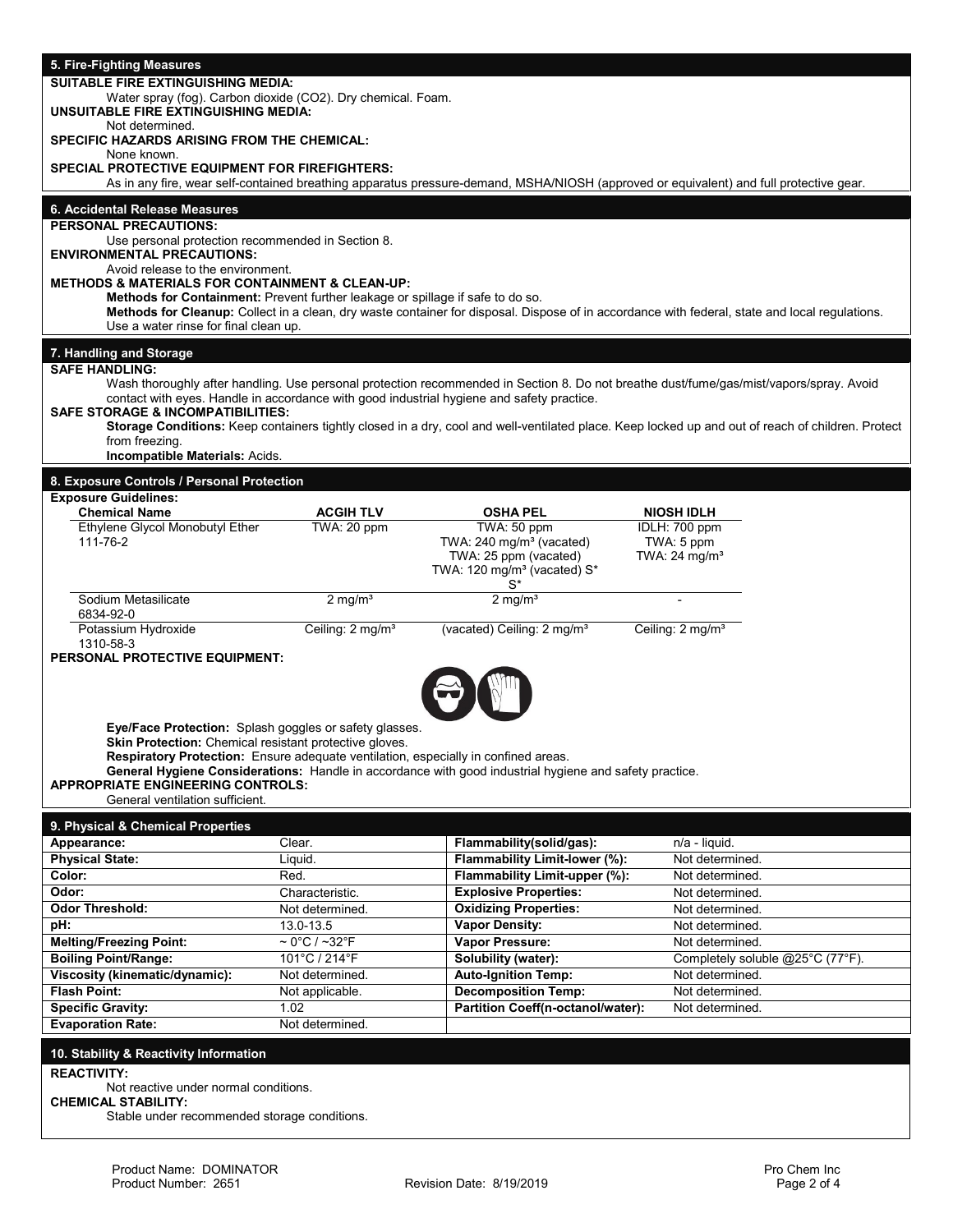| None under normal processing.<br><b>INCOMPATIBLE MATERIALS:</b>                                                                                                                                                      |                                                    |                                                |                                                  |
|----------------------------------------------------------------------------------------------------------------------------------------------------------------------------------------------------------------------|----------------------------------------------------|------------------------------------------------|--------------------------------------------------|
| Acids.<br><b>CONDITIONS TO AVOID:</b>                                                                                                                                                                                |                                                    |                                                |                                                  |
| Keep out of reach of children. Keep from freezing.<br><b>HAZARDOUS DECOMPOSITION PRODUCTS:</b>                                                                                                                       |                                                    |                                                |                                                  |
| When exposed to fire, produces normal products of combustion.                                                                                                                                                        |                                                    |                                                |                                                  |
| 11. Toxicological Information                                                                                                                                                                                        |                                                    |                                                |                                                  |
| <b>PRIMARY ROUTE OF ENTRY:</b>                                                                                                                                                                                       |                                                    |                                                |                                                  |
| Eyes: Causes severe eye damage.<br><b>Skin:</b> Causes severe skin burns.                                                                                                                                            |                                                    |                                                |                                                  |
| <b>Inhalation:</b> Avoid breathing vapors or mists.                                                                                                                                                                  |                                                    |                                                |                                                  |
| Ingestion: Do not taste or swallow.<br><b>COMPONENT INFORMATION:</b>                                                                                                                                                 |                                                    |                                                |                                                  |
| <b>Chemical Name</b>                                                                                                                                                                                                 | Oral LD <sub>50</sub>                              | Dermal LD <sub>50</sub>                        | Inhalation LC <sub>50</sub>                      |
| Ethylene Glycol Monobutyl Ether - 111-76-2                                                                                                                                                                           | $= 470$ mg/kg (Rat)                                | $= 2270$ mg/kg (Rat)<br>$= 220$ mg/kg (Rabbit) | $= 2.21$ mg/L (Rat) 4 h<br>$= 450$ ppm (Rat) 4 h |
| Sodium Metasilicate - 6834-92-0                                                                                                                                                                                      | $= 600$ mg/kg (Rat)                                |                                                |                                                  |
| Potassium Hydroxide - 1310-58-3<br>Alcohols, C9-11 Ethoxylated - 68439-46-3                                                                                                                                          | $= 214$ mg/kg (Rat)<br>$= 1378$ mg/kg (Rat)        | >2 g/kg (Rabbit)                               |                                                  |
| SYMPTOMS RELATED TO THE PHYSICAL, CHEMICAL AND TOXICOLOGICAL CHARACTERISTICS:                                                                                                                                        |                                                    |                                                |                                                  |
| Please see Section 4 of this SDS for symptoms.<br>DELAYED & IMMEDIATE EFFECTS AS WELL AS CHRONIC EFFECTS FROM SHORT & LONG-TERM EXPOSURE:                                                                            |                                                    |                                                |                                                  |
| Carcinogenicity: Not classifiable as a human carcinogen.                                                                                                                                                             |                                                    |                                                |                                                  |
| <b>Chemical Name</b><br>Ethylene Glycol Monobutyl Ether - 111-76-2                                                                                                                                                   | ACGIH<br><b>IARC</b><br>A3<br>Group 3              | <b>NTP</b>                                     | <b>OSHA</b>                                      |
| Legend:                                                                                                                                                                                                              |                                                    |                                                |                                                  |
| ACGIH (American Conference of Governmental Industrial Hygienists): A3 - Animal Carcinogen<br>IARC (International Agency for Research on Cancer): Group 3 IARC components are "not classifiable as human carcinogens" |                                                    |                                                |                                                  |
| <b>NUMERICAL MEASURES OF TOXICITY:</b>                                                                                                                                                                               |                                                    |                                                |                                                  |
| Not determined.                                                                                                                                                                                                      |                                                    |                                                |                                                  |
| 12. Ecological Information                                                                                                                                                                                           |                                                    |                                                |                                                  |
| <b>ECOTOXICITY:</b><br>An environmental hazard cannot be excluded in the event of unprofessional handling or disposal.                                                                                               |                                                    |                                                |                                                  |
| <b>Chemical Name</b><br>Algae/Aquatic                                                                                                                                                                                | <b>Fish</b>                                        | <b>Toxicity to</b>                             | Crustacea                                        |
|                                                                                                                                                                                                                      |                                                    |                                                |                                                  |
| <b>Plants</b>                                                                                                                                                                                                        |                                                    | Microorganisms                                 |                                                  |
| Ethylene Glycol Monobutyl Ether -<br>111-76-2                                                                                                                                                                        | 1490: 96 h Lepomis macrochirus<br>mg/L LC50 static |                                                | 1698 - 1940: 24 h Daphnia<br>magna mg/L EC50     |
|                                                                                                                                                                                                                      | 2950: 96 h Lepomis macrochirus                     |                                                | 1000: 48 h Daphnia magna                         |
| Sodium Metasilicate - 6834-92-0                                                                                                                                                                                      | mg/L LC50<br>210: 96 h Brachydanio rerio mg/L      |                                                | mg/L EC50<br>216: 96 h Daphnia magna             |
|                                                                                                                                                                                                                      | LC50 semi-static                                   |                                                | mg/L EC50                                        |
|                                                                                                                                                                                                                      | 210: 96 h Brachydanio rerio mg/L<br><b>LC50</b>    |                                                |                                                  |
| Potassium Hydroxide - 1310-58-3                                                                                                                                                                                      | 80: 96h Gambusia affinis mg/L                      |                                                |                                                  |
| PERSISTENCE AND DEGRADABILITY:                                                                                                                                                                                       | LC50 static                                        |                                                |                                                  |
| Not determined.                                                                                                                                                                                                      |                                                    |                                                |                                                  |
| <b>BIOACCUMULATIVE POTENTIAL:</b><br>Not determined.                                                                                                                                                                 |                                                    |                                                |                                                  |
| <b>MOBILITY IN SOIL:</b>                                                                                                                                                                                             |                                                    |                                                |                                                  |
| <b>Chemical Name</b><br>Ethylene Glycol Monobutyl Ether - 111-76-2                                                                                                                                                   | <b>Partition Coefficient</b><br>0.81               |                                                |                                                  |
| Potassium Hydroxide - 1310-58-3                                                                                                                                                                                      | 0.83                                               |                                                |                                                  |
| <b>OTHER ADVERSE EFFECTS:</b><br>Not determined.                                                                                                                                                                     |                                                    |                                                |                                                  |
|                                                                                                                                                                                                                      |                                                    |                                                |                                                  |
| 13. Disposal Consideration<br><b>DISPOSAL INSTRUCTIONS:</b>                                                                                                                                                          |                                                    |                                                |                                                  |
| Disposal should be in accordance with applicable regional, national and local laws and regulations.<br><b>CONTAMINATED PACKAGING:</b>                                                                                |                                                    |                                                |                                                  |
| Disposal should be in accordance with applicable regional, national and local laws and regulations.                                                                                                                  |                                                    |                                                |                                                  |
| <b>CALIFORNIA HAZARDOUS WASTE STATUS:</b><br><b>Chemical Name</b>                                                                                                                                                    |                                                    | <b>California Hazardous Waste Status</b>       |                                                  |
| Potassium Hydroxide - 1310-58-3                                                                                                                                                                                      | Toxic, Corrosive                                   |                                                |                                                  |
|                                                                                                                                                                                                                      |                                                    |                                                |                                                  |
| 14. Transportation Information<br>DOT:<br><b>UN Number: UN3266</b>                                                                                                                                                   |                                                    |                                                |                                                  |
| UN Proper Shipping Name: Corrosive Liquid, Basic, Inorganic, NOS(Containing Potassium Hydroxide)                                                                                                                     |                                                    |                                                |                                                  |
| <b>Transport Hazard Class(es):</b><br>Class: 8                                                                                                                                                                       |                                                    |                                                |                                                  |
| Packing Group: II                                                                                                                                                                                                    |                                                    |                                                |                                                  |